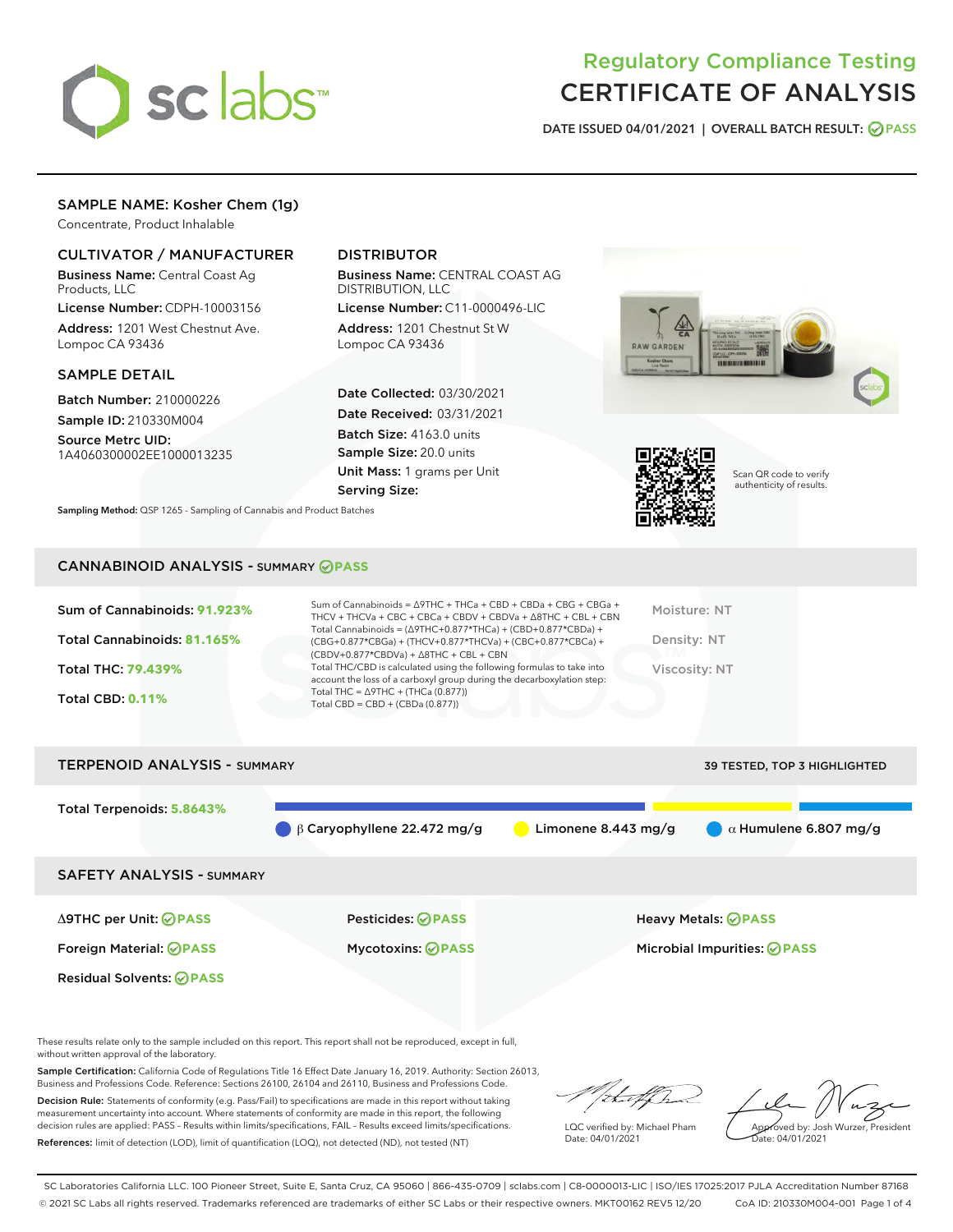



KOSHER CHEM (1G) | DATE ISSUED 04/01/2021 | OVERALL BATCH RESULT: @ PASS

## CANNABINOID TEST RESULTS - 03/31/2021 2 PASS

Tested by high-performance liquid chromatography with diode-array detection (HPLC-DAD). **Method:** QSP 1157 - Analysis of Cannabinoids by HPLC-DAD

TOTAL CANNABINOIDS: **81.165%** Total Cannabinoids (Total THC) + (Total CBD) +

(Total CBG) + (Total THCV) + (Total CBC) + (Total CBDV) + ∆8THC + CBL + CBN

TOTAL THC: **79.439%** Total THC (∆9THC+0.877\*THCa)

TOTAL CBD: **0.11%**

Total CBD (CBD+0.877\*CBDa)

TOTAL CBG: 0.93% Total CBG (CBG+0.877\*CBGa)

TOTAL THCV: 0.293% Total THCV (THCV+0.877\*THCVa)

TOTAL CBC: 0.393% Total CBC (CBC+0.877\*CBCa)

TOTAL CBDV: ND Total CBDV (CBDV+0.877\*CBDVa)

| <b>COMPOUND</b> | LOD/LOQ<br>(mg/g)          | <b>MEASUREMENT</b><br><b>UNCERTAINTY</b><br>(mg/g) | <b>RESULT</b><br>(mg/g) | <b>RESULT</b><br>(%) |
|-----------------|----------------------------|----------------------------------------------------|-------------------------|----------------------|
| <b>THCa</b>     | 0.05/0.14                  | ±22.039                                            | 857.56                  | 85.756               |
| <b>A9THC</b>    | 0.06 / 0.26                | ±1.455                                             | 42.31                   | 4.231                |
| <b>CBGa</b>     | 0.1 / 0.2                  | ±0.43                                              | 8.3                     | 0.83                 |
| <b>CBCa</b>     | 0.07 / 0.28                | ±0.219                                             | 4.48                    | 0.448                |
| <b>THCVa</b>    | 0.07/0.20                  | ±0.159                                             | 3.34                    | 0.334                |
| <b>CBG</b>      | 0.06/0.19                  | ±0.078                                             | 1.99                    | 0.199                |
| <b>CBDa</b>     | 0.02 / 0.19                | ±0.036                                             | 1.25                    | 0.125                |
| A8THC           | 0.1/0.4                    | N/A                                                | <b>ND</b>               | <b>ND</b>            |
| <b>THCV</b>     | 0.1 / 0.2                  | N/A                                                | <b>ND</b>               | <b>ND</b>            |
| <b>CBD</b>      | 0.07/0.29                  | N/A                                                | <b>ND</b>               | <b>ND</b>            |
| <b>CBDV</b>     | 0.04/0.15                  | N/A                                                | <b>ND</b>               | <b>ND</b>            |
| <b>CBDVa</b>    | 0.03/0.53                  | N/A                                                | <b>ND</b>               | <b>ND</b>            |
| <b>CBL</b>      | 0.06 / 0.24                | N/A                                                | <b>ND</b>               | <b>ND</b>            |
| <b>CBN</b>      | 0.1/0.3                    | N/A                                                | <b>ND</b>               | <b>ND</b>            |
| <b>CBC</b>      | 0.2 / 0.5                  | N/A                                                | <b>ND</b>               | <b>ND</b>            |
|                 | <b>SUM OF CANNABINOIDS</b> |                                                    | 919.23 mg/g             | 91.923%              |

#### **UNIT MASS: 1 grams per Unit**

| ∆9THC per Unit                        | 1120 per-package limit     | 42.31 mg/unit<br><b>PASS</b> |  |  |
|---------------------------------------|----------------------------|------------------------------|--|--|
| <b>Total THC per Unit</b>             |                            | 794.39 mg/unit               |  |  |
| <b>CBD</b> per Unit                   |                            | <b>ND</b>                    |  |  |
| <b>Total CBD per Unit</b>             |                            | $1.10$ mg/unit               |  |  |
| Sum of Cannabinoids<br>per Unit       |                            | 919.23 mg/unit               |  |  |
| <b>Total Cannabinoids</b><br>per Unit |                            | 811.65 mg/unit               |  |  |
| <b>MOISTURE TEST RESULT</b>           | <b>DENSITY TEST RESULT</b> | <b>VISCOSITY TEST RESULT</b> |  |  |

Not Tested

Not Tested

Not Tested

#### TERPENOID TEST RESULTS - 04/01/2021

Terpene analysis utilizing gas chromatography-flame ionization detection (GC-FID). **Method:** QSP 1192 - Analysis of Terpenoids by GC-FID

| <b>COMPOUND</b>         | LOD/LOQ<br>(mg/g) | <b>MEASUREMENT</b><br><b>UNCERTAINTY</b><br>(mg/g) | <b>RESULT</b><br>(mg/g)                         | <b>RESULT</b><br>$(\%)$ |
|-------------------------|-------------------|----------------------------------------------------|-------------------------------------------------|-------------------------|
| $\beta$ Caryophyllene   | 0.004 / 0.012     | ±0.8000                                            | 22.472                                          | 2.2472                  |
| Limonene                | 0.005 / 0.016     | ±0.1207                                            | 8.443                                           | 0.8443                  |
| $\alpha$ Humulene       | 0.009 / 0.029     | ±0.2185                                            | 6.807                                           | 0.6807                  |
| <b>Myrcene</b>          | 0.008 / 0.025     | ±0.0717                                            | 5.562                                           | 0.5562                  |
| Linalool                | 0.009 / 0.032     | ±0.1348                                            | 3.548                                           | 0.3548                  |
| $\alpha$ Bisabolol      | 0.008 / 0.026     | ±0.1295                                            | 2.425                                           | 0.2425                  |
| trans-ß-Farnesene       | 0.008 / 0.025     | ±0.0532                                            | 1.500                                           | 0.1500                  |
| <b>Terpinolene</b>      | 0.008 / 0.026     | ±0.0274                                            | 1.337                                           | 0.1337                  |
| $\beta$ Pinene          | 0.004 / 0.014     | ±0.0130                                            | 1.129                                           | 0.1129                  |
| Nerolidol               | 0.009 / 0.028     | ±0.0691                                            | 1.099                                           | 0.1099                  |
| Fenchol                 | 0.010 / 0.034     | ±0.0386                                            | 0.997                                           | 0.0997                  |
| Terpineol               | 0.016 / 0.055     | ±0.0585                                            | 0.952                                           | 0.0952                  |
| $\alpha$ Pinene         | 0.005 / 0.017     | ±0.0070                                            | 0.814                                           | 0.0814                  |
| Caryophyllene<br>Oxide  | 0.010 / 0.033     | ±0.0209                                            | 0.454                                           | 0.0454                  |
| Ocimene                 | 0.011 / 0.038     | ±0.0102                                            | 0.317                                           | 0.0317                  |
| <b>Borneol</b>          | 0.005 / 0.016     | ±0.0109                                            | 0.260                                           | 0.0260                  |
| Camphene                | 0.005 / 0.015     | ±0.0013                                            | 0.117                                           | 0.0117                  |
| Valencene               | 0.009 / 0.030     | ±0.0065                                            | 0.094                                           | 0.0094                  |
| Fenchone                | 0.009 / 0.028     | ±0.0019                                            | 0.065                                           | 0.0065                  |
| Geraniol                | 0.002 / 0.007     | ±0.0021                                            | 0.047                                           | 0.0047                  |
| $\alpha$ Phellandrene   | 0.006 / 0.020     | ±0.0006                                            | 0.042                                           | 0.0042                  |
| Citronellol             | 0.003 / 0.010     | ±0.0019                                            | 0.038                                           | 0.0038                  |
| $\alpha$ Terpinene      | 0.005 / 0.017     | ±0.0005                                            | 0.033                                           | 0.0033                  |
| 3 Carene                | 0.005 / 0.018     | ±0.0005                                            | 0.032                                           | 0.0032                  |
| Sabinene Hydrate        | 0.006 / 0.022     | ±0.0011                                            | 0.028                                           | 0.0028                  |
| $\gamma$ Terpinene      | 0.006 / 0.018     | ±0.0003                                            | 0.020                                           | 0.0020                  |
| Nerol                   | 0.003 / 0.011     | ±0.0005                                            | 0.011                                           | 0.0011                  |
| Sabinene                | 0.004 / 0.014     | N/A                                                | <loq< th=""><th><loq< th=""></loq<></th></loq<> | <loq< th=""></loq<>     |
| p-Cymene                | 0.005 / 0.016     | N/A                                                | ND                                              | <b>ND</b>               |
| Eucalyptol              | 0.006 / 0.018     | N/A                                                | <b>ND</b>                                       | ND                      |
| (-)-Isopulegol          | 0.005 / 0.016     | N/A                                                | ND                                              | ND                      |
| Camphor                 | 0.006 / 0.019     | N/A                                                | ND                                              | ND                      |
| Isoborneol              | 0.004 / 0.012     | N/A                                                | ND                                              | <b>ND</b>               |
| Menthol                 | 0.008 / 0.025     | N/A                                                | ND                                              | ND                      |
| R-(+)-Pulegone          | 0.003 / 0.011     | N/A                                                | ND                                              | ND                      |
| <b>Geranyl Acetate</b>  | 0.004 / 0.014     | N/A                                                | ND                                              | ND                      |
| $\alpha$ Cedrene        | 0.005 / 0.016     | N/A                                                | ND                                              | ND                      |
| Guaiol                  | 0.009 / 0.030     | N/A                                                | ND                                              | ND                      |
| Cedrol                  | 0.008 / 0.027     | N/A                                                | <b>ND</b>                                       | <b>ND</b>               |
| <b>TOTAL TERPENOIDS</b> |                   |                                                    | 58.643 mg/g                                     | 5.8643%                 |

SC Laboratories California LLC. 100 Pioneer Street, Suite E, Santa Cruz, CA 95060 | 866-435-0709 | sclabs.com | C8-0000013-LIC | ISO/IES 17025:2017 PJLA Accreditation Number 87168 © 2021 SC Labs all rights reserved. Trademarks referenced are trademarks of either SC Labs or their respective owners. MKT00162 REV5 12/20 CoA ID: 210330M004-001 Page 2 of 4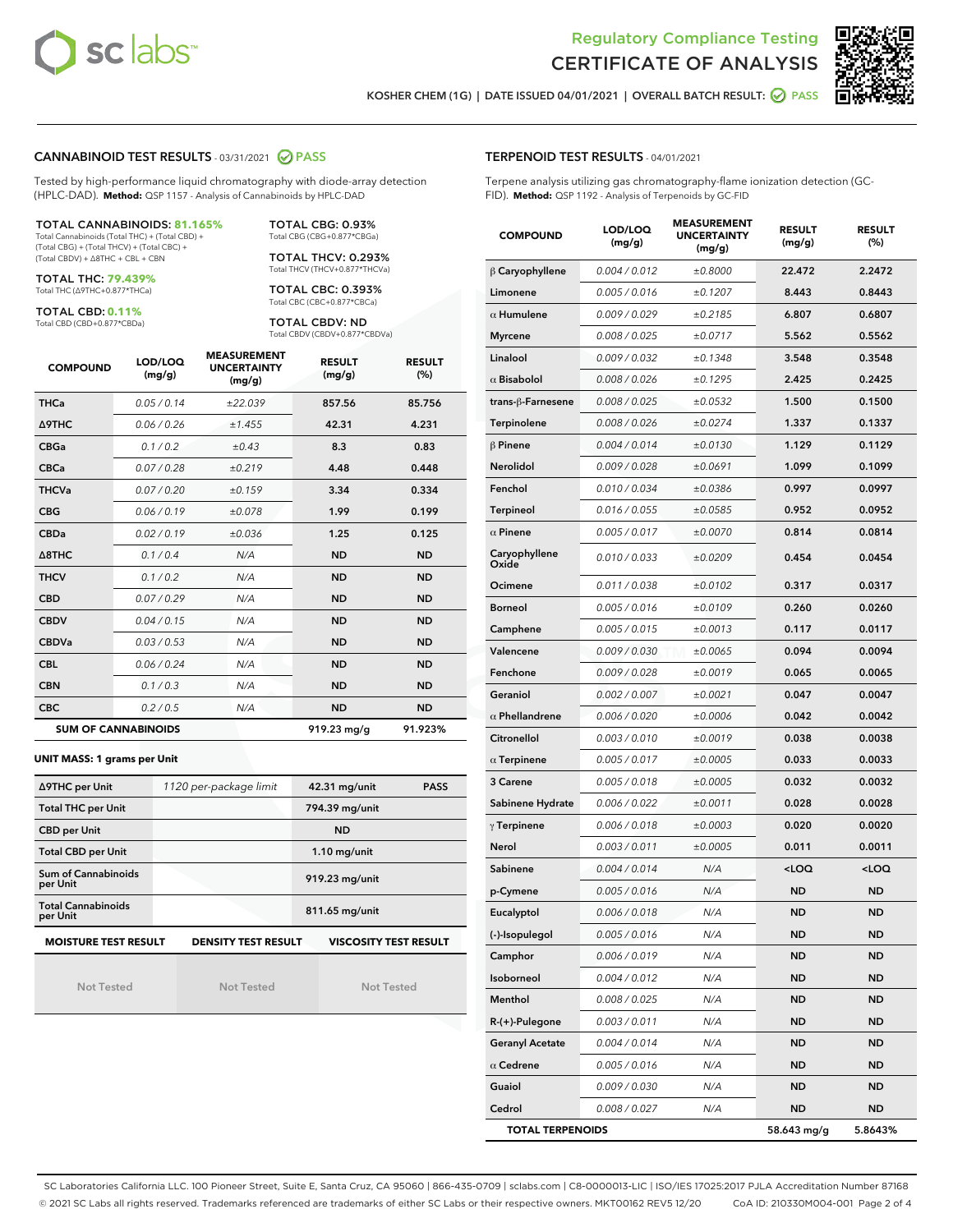



KOSHER CHEM (1G) | DATE ISSUED 04/01/2021 | OVERALL BATCH RESULT:  $\bigcirc$  PASS

## CATEGORY 1 PESTICIDE TEST RESULTS - 04/01/2021 2 PASS

Pesticide and plant growth regulator analysis utilizing high-performance liquid chromatography-mass spectrometry (HPLC-MS) or gas chromatography-mass spectrometry (GC-MS). \*GC-MS utilized where indicated. **Method:** QSP 1212 - Analysis of Pesticides and Mycotoxins by LC-MS or QSP 1213 - Analysis of Pesticides by GC-MS

| <b>COMPOUND</b>             | LOD/LOQ<br>$(\mu g/g)$ | <b>ACTION</b><br><b>LIMIT</b><br>$(\mu g/g)$ | <b>MEASUREMENT</b><br><b>UNCERTAINTY</b><br>$(\mu g/g)$ | <b>RESULT</b><br>$(\mu g/g)$ | <b>RESULT</b> |
|-----------------------------|------------------------|----------------------------------------------|---------------------------------------------------------|------------------------------|---------------|
| Aldicarb                    | 0.03 / 0.08            | $\ge$ LOD                                    | N/A                                                     | <b>ND</b>                    | <b>PASS</b>   |
| Carbofuran                  | 0.02 / 0.05            | $\geq$ LOD                                   | N/A                                                     | <b>ND</b>                    | <b>PASS</b>   |
| Chlordane*                  | 0.03/0.08              | $\geq$ LOD                                   | N/A                                                     | <b>ND</b>                    | <b>PASS</b>   |
| Chlorfenapyr*               | 0.03/0.10              | $\geq$ LOD                                   | N/A                                                     | <b>ND</b>                    | <b>PASS</b>   |
| Chlorpyrifos                | 0.02 / 0.06            | $\geq$ LOD                                   | N/A                                                     | <b>ND</b>                    | <b>PASS</b>   |
| Coumaphos                   | 0.02 / 0.07            | $\ge$ LOD                                    | N/A                                                     | <b>ND</b>                    | <b>PASS</b>   |
| Daminozide                  | 0.02/0.07              | $>$ LOD                                      | N/A                                                     | <b>ND</b>                    | <b>PASS</b>   |
| <b>DDVP</b><br>(Dichlorvos) | 0.03/0.09              | $>$ LOD                                      | N/A                                                     | <b>ND</b>                    | <b>PASS</b>   |
| Dimethoate                  | 0.03/0.08              | $\ge$ LOD                                    | N/A                                                     | <b>ND</b>                    | <b>PASS</b>   |
| Ethoprop(hos)               | 0.03/0.10              | $>$ LOD                                      | N/A                                                     | <b>ND</b>                    | <b>PASS</b>   |
| Etofenprox                  | 0.02 / 0.06            | $\ge$ LOD                                    | N/A                                                     | <b>ND</b>                    | <b>PASS</b>   |
| Fenoxycarb                  | 0.03/0.08              | $\ge$ LOD                                    | N/A                                                     | <b>ND</b>                    | <b>PASS</b>   |
| Fipronil                    | 0.03/0.08              | $>$ LOD                                      | N/A                                                     | <b>ND</b>                    | <b>PASS</b>   |
| Imazalil                    | 0.02 / 0.06            | $\ge$ LOD                                    | N/A                                                     | <b>ND</b>                    | <b>PASS</b>   |
| Methiocarb                  | 0.02 / 0.07            | $\ge$ LOD                                    | N/A                                                     | <b>ND</b>                    | <b>PASS</b>   |
| Methyl<br>parathion         | 0.03/0.10              | $\ge$ LOD                                    | N/A                                                     | <b>ND</b>                    | <b>PASS</b>   |
| <b>Mevinphos</b>            | 0.03/0.09              | $\ge$ LOD                                    | N/A                                                     | <b>ND</b>                    | <b>PASS</b>   |
| Paclobutrazol               | 0.02 / 0.05            | $\ge$ LOD                                    | N/A                                                     | <b>ND</b>                    | <b>PASS</b>   |
| Propoxur                    | 0.03/0.09              | $\ge$ LOD                                    | N/A                                                     | <b>ND</b>                    | <b>PASS</b>   |
| Spiroxamine                 | 0.03 / 0.08            | $\ge$ LOD                                    | N/A                                                     | <b>ND</b>                    | <b>PASS</b>   |
| Thiacloprid                 | 0.03/0.10              | $\ge$ LOD                                    | N/A                                                     | <b>ND</b>                    | <b>PASS</b>   |

#### CATEGORY 2 PESTICIDE TEST RESULTS - 04/01/2021 @ PASS

| <b>COMPOUND</b>   | LOD/LOQ<br>$(\mu g/g)$ | <b>ACTION</b><br><b>LIMIT</b><br>$(\mu g/g)$ | <b>MEASUREMENT</b><br><b>UNCERTAINTY</b><br>$(\mu g/g)$ | <b>RESULT</b><br>$(\mu g/g)$ | <b>RESULT</b> |
|-------------------|------------------------|----------------------------------------------|---------------------------------------------------------|------------------------------|---------------|
| Abamectin         | 0.03/0.10              | 0.1                                          | N/A                                                     | <b>ND</b>                    | <b>PASS</b>   |
| Acephate          | 0.02/0.07              | 0.1                                          | N/A                                                     | <b>ND</b>                    | <b>PASS</b>   |
| Acequinocyl       | 0.02/0.07              | 0.1                                          | N/A                                                     | <b>ND</b>                    | <b>PASS</b>   |
| Acetamiprid       | 0.02/0.05              | 0.1                                          | N/A                                                     | <b>ND</b>                    | <b>PASS</b>   |
| Azoxystrobin      | 0.02/0.07              | 0.1                                          | N/A                                                     | <b>ND</b>                    | <b>PASS</b>   |
| <b>Bifenazate</b> | 0.01/0.04              | 0.1                                          | N/A                                                     | <b>ND</b>                    | <b>PASS</b>   |
| <b>Bifenthrin</b> | 0.02/0.05              | 3                                            | N/A                                                     | <b>ND</b>                    | <b>PASS</b>   |
| <b>Boscalid</b>   | 0.03/0.09              | 0.1                                          | N/A                                                     | <b>ND</b>                    | <b>PASS</b>   |

|  | <b>CATEGORY 2 PESTICIDE TEST RESULTS</b> - 04/01/2021 continued |  |
|--|-----------------------------------------------------------------|--|
|--|-----------------------------------------------------------------|--|

| <b>COMPOUND</b>               | LOD/LOQ<br>(µg/g) | <b>ACTION</b><br>LIMIT<br>(µg/g) | <b>MEASUREMENT</b><br><b>UNCERTAINTY</b><br>(µg/g) | <b>RESULT</b><br>(µg/g) | <b>RESULT</b> |
|-------------------------------|-------------------|----------------------------------|----------------------------------------------------|-------------------------|---------------|
| Captan                        | 0.19 / 0.57       | 0.7                              | N/A                                                | <b>ND</b>               | <b>PASS</b>   |
| Carbaryl                      | 0.02 / 0.06       | 0.5                              | N/A                                                | <b>ND</b>               | <b>PASS</b>   |
| Chlorantranilip-<br>role      | 0.04 / 0.12       | 10                               | N/A                                                | ND                      | <b>PASS</b>   |
| Clofentezine                  | 0.03 / 0.09       | 0.1                              | N/A                                                | ND                      | <b>PASS</b>   |
| Cyfluthrin                    | 0.12 / 0.38       | $\overline{c}$                   | N/A                                                | ND                      | <b>PASS</b>   |
| Cypermethrin                  | 0.11 / 0.32       | 1                                | N/A                                                | ND                      | <b>PASS</b>   |
| Diazinon                      | 0.02 / 0.05       | 0.1                              | N/A                                                | ND                      | <b>PASS</b>   |
| Dimethomorph                  | 0.03 / 0.09       | 2                                | N/A                                                | ND                      | PASS          |
| Etoxazole                     | 0.02 / 0.06       | 0.1                              | N/A                                                | ND                      | <b>PASS</b>   |
| Fenhexamid                    | 0.03 / 0.09       | 0.1                              | N/A                                                | ND                      | <b>PASS</b>   |
| Fenpyroximate                 | 0.02 / 0.06       | 0.1                              | N/A                                                | ND                      | PASS          |
| Flonicamid                    | 0.03 / 0.10       | 0.1                              | N/A                                                | ND                      | <b>PASS</b>   |
| Fludioxonil                   | 0.03/0.10         | 0.1                              | N/A                                                | ND                      | <b>PASS</b>   |
| Hexythiazox                   | 0.02 / 0.07       | 0.1                              | N/A                                                | ND                      | PASS          |
| Imidacloprid                  | 0.04 / 0.11       | 5                                | N/A                                                | ND                      | <b>PASS</b>   |
| Kresoxim-methyl               | 0.02 / 0.07       | 0.1                              | N/A                                                | ND                      | <b>PASS</b>   |
| <b>Malathion</b>              | 0.03 / 0.09       | 0.5                              | N/A                                                | ND                      | PASS          |
| Metalaxyl                     | 0.02 / 0.07       | 2                                | N/A                                                | ND                      | <b>PASS</b>   |
| Methomyl                      | 0.03 / 0.10       | 1                                | N/A                                                | ND                      | <b>PASS</b>   |
| Myclobutanil                  | 0.03 / 0.09       | 0.1                              | N/A                                                | ND                      | PASS          |
| Naled                         | 0.02 / 0.07       | 0.1                              | N/A                                                | ND                      | <b>PASS</b>   |
| Oxamyl                        | 0.04 / 0.11       | 0.5                              | N/A                                                | ND                      | PASS          |
| Pentachloronitro-<br>benzene* | 0.03 / 0.09       | 0.1                              | N/A                                                | ND                      | PASS          |
| Permethrin                    | 0.04 / 0.12       | 0.5                              | N/A                                                | ND                      | PASS          |
| Phosmet                       | 0.03 / 0.10       | 0.1                              | N/A                                                | ND                      | PASS          |
| Piperonylbu-<br>toxide        | 0.02 / 0.07       | 3                                | N/A                                                | ND                      | PASS          |
| Prallethrin                   | 0.03 / 0.08       | 0.1                              | N/A                                                | ND                      | <b>PASS</b>   |
| Propiconazole                 | 0.02 / 0.07       | 0.1                              | N/A                                                | ND                      | <b>PASS</b>   |
| Pyrethrins                    | 0.04 / 0.12       | 0.5                              | N/A                                                | ND,                     | PASS          |
| Pyridaben                     | 0.02 / 0.07       | 0.1                              | N/A                                                | ND                      | PASS          |
| Spinetoram                    | 0.02 / 0.07       | 0.1                              | N/A                                                | ND                      | <b>PASS</b>   |
| Spinosad                      | 0.02 / 0.07       | 0.1                              | N/A                                                | ND                      | <b>PASS</b>   |
| Spiromesifen                  | 0.02 / 0.05       | 0.1                              | N/A                                                | ND                      | <b>PASS</b>   |
| Spirotetramat                 | 0.02 / 0.06       | 0.1                              | N/A                                                | ND                      | <b>PASS</b>   |
| Tebuconazole                  | 0.02 / 0.07       | 0.1                              | N/A                                                | ND                      | <b>PASS</b>   |
| Thiamethoxam                  | 0.03 / 0.10       | 5                                | N/A                                                | ND                      | <b>PASS</b>   |
| Trifloxystrobin               | 0.03 / 0.08       | 0.1                              | N/A                                                | ND                      | <b>PASS</b>   |